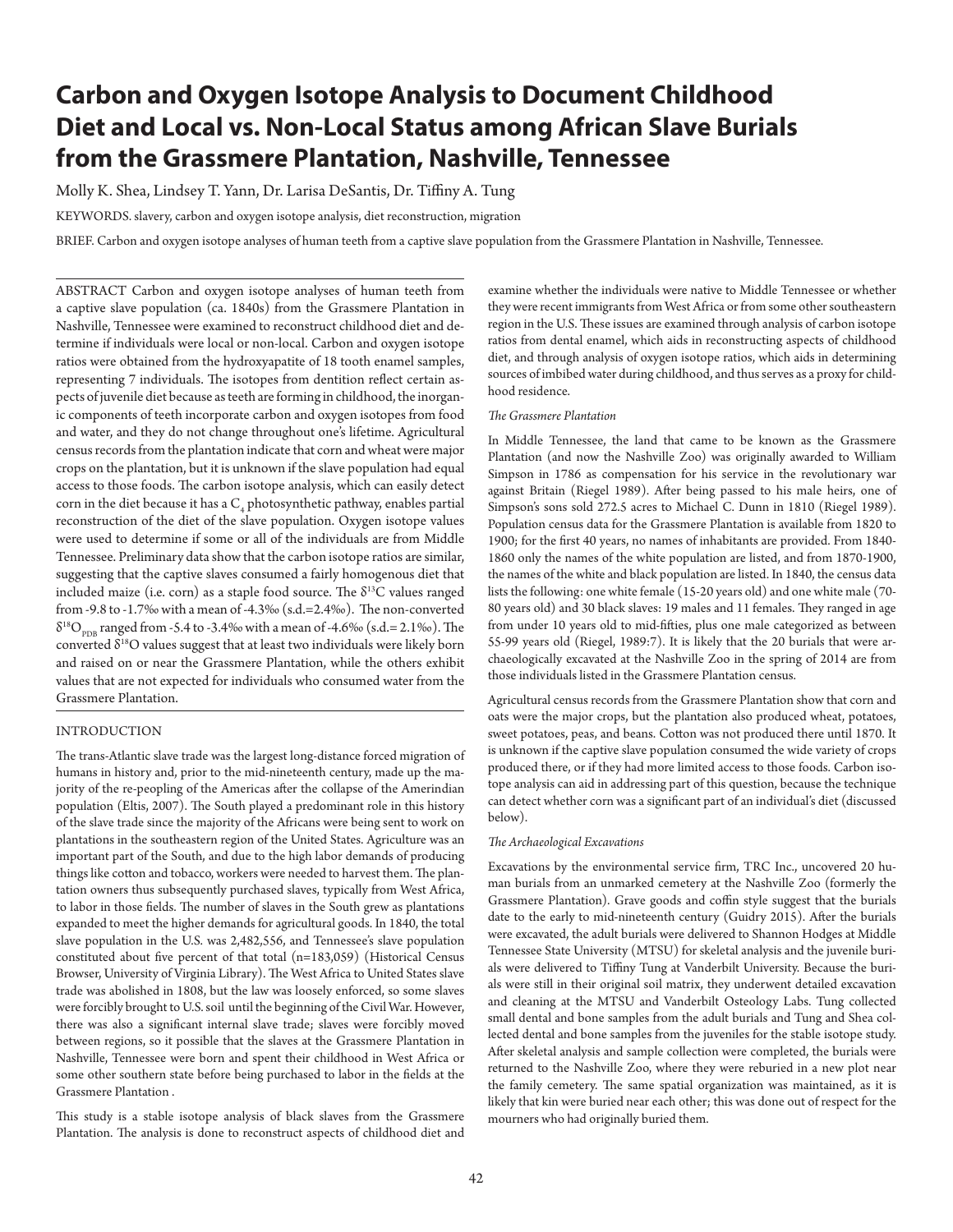#### *Previous Bioarchaeological Analysis*

Demographic analysis of the skeletons shows that of the 20 burials, 11 were juveniles and 9 were adults, and of those adults 4 were male, 4 were female, and one was of unknown sex (Hodges, 2014; Tung 2014). Cranial morphological analysis of those that were well enough preserved suggests that seven of the individuals exhibit African ancestry (Hodges 2014). Three individuals were examined to obtain ancient mtDNA, and one belongs to haplogroup L, which is found exclusively in populations of African descent, the second was haplogroup H, common in western Eurasia, and the third sample did not yield mtDNA (Fratpietro 2014). These mtDNA data indicate that at least one individual had a mother of African descent, while admixture along the maternal line from non-African populations was also likely. Nonetheless, the suite of biological data strongly suggest that these individuals represent African slaves, an interpretation that is bolstered by the archaeological evidence; the unmarked graves, separation from the white cemetery (Guidry, 2015), and the presence of powder glass bead molds that were found when Tung re-excavated Burial 15 at the Vanderbilt Osteology Lab; this cultural item is evidence of strong ties to Africa, particularly Ghana.

#### *Background on Stable Isotope Analysis*

Humans incorporate carbon and oxygen isotopes into their tissues (i.e., bone, blood, teeth, etc.) via the foods they eat and the water they drink. Specifically, isotopes obtained from teeth reflect diet and water consumed in infancy and childhood because the enamel in teeth forms during those juvenile years. Unlike bone, the isotopes in teeth do not change during an individual's lifetime. Thus, carbon isotopes from teeth inform us about childhood diet, and oxygen isotopes from teeth can provide clues to place of childhood residence as geographic regions vary in oxygen isotope values (White, et al. 1998).

The ratios of carbon 12 to 13 ( $^{12}C/^{13}C$ ) and oxygen 16 to 18 ( $^{16}O/^{18}O$ ) fractionate minimally as they move through the food chain (White et al. 1998). Thus, carbon isotope ratios in human tissues can be used to estimate diet, especially differences in plant foods that have distinct photosynthetic pathways (eg. oat and wheat are  $\text{C}_{\scriptscriptstyle{3}}$  plants and maize is a  $\text{C}_{\scriptscriptstyle{4}}$  plant). These different photosynthetic pathways lead to different ratios of  $^{12}C$  to  $^{13}C$  in the plant and the animals and humans that eat those plants; thus a  $C_{3}$  plant can be distinguished from a  $\mathrm{C}_4$  plant in human tissues. If maize was a significant part of their diet, as it was suspected to be, the  $\delta^{13}C$  from the dental apatite should fall within the range of -4.5 to -1 ‰.

Oxygen isotope ratios vary depending on precipitation levels, climate, altitude, and distance from the equator, among other factors, and thus, it is a good proxy for estimating geographic origin of an individual. However, if two regions have overlapping oxygen isotope values, the geographic origin of a person may not be able to be distinguished. But if the oxygen isotope ratios of suspected native locations are distinct, a person's childhood location may be estimated. For example, a person who spent their childhood in coastal Ghana in West Africa should have oxygen isotope ratios in early forming teeth that are similar to the ground water there. See Table 1 for the expected oxygen isotope values for parts of West Africa and Middle Tennessee ( Jorgensen and Banoeng-Yakubo 2001; Schroeder, et al. 2009). Future strontium isotope analysis will help to distinguish their geographic origins in greater detail.

The carbon and oxygen isotope ratios from a specimen are compared to a standard, known as the Vienna Pee Dee Belemnite (VPDB). Results are reported in per mil (‰) as δ values (Coplen 1994).

# MATERIALS AND METHODS.

## *Enamel Collection*

Eighteen dental isotope samples were taken from seven individuals. Teeth were cleaned with ultrapure water to remove dirt and other contaminants. Teeth were drilled with a Dremel drill to collect the enamel powder, which was then placed in a plastic micro-vial. Three teeth per person were sought, so C and O isotope values for different phases of childhood could be evaluated. Molar 1 forms in

Table 1. Expected oxygen isotope ratios if an individual is from a particular region.

| Region                          | Expected $\delta^{18}O$ | <b>Citation</b>       |
|---------------------------------|-------------------------|-----------------------|
| Coastal Ghana                   | $-3$ to $-2\%$          | Jorgensen &           |
| Inland West Africa              | $-7$ to $-6\%$          | Schroeder et al. 2009 |
| Highland Guinea and<br>Cameroon | $-10$ to $-9\%$         | Schroeder et al. 2009 |
| Middle TN                       | $-5.7$ to $-5.0\%$      | waterisotopes.org     |

infancy/early childhood, Molar 2 forms in middle childhood, and Molar 3 forms in early adolescence. Two samples from each tooth were drilled when possible; one from near the occlusal surface (crown), which forms first, and the other near the cemento-enamel junction (CEJ), which forms later. This permits nuanced comparisons of diet within a person's childhood. If enamel chunks chipped off during drilling, they were converted into "bulk" samples and crushed with an agate mortar and pestle.

# *Chemical Preparation*

Approximately 1 mg of enamel powder was soaked in 1 ml of 30% hydrogen peroxide  $(\mathrm{H}_{2}\mathrm{O}_{2})$  and periodically agitated for 10 seconds. After reaction was complete, the  $\rm{H_2O_2}$  was pipetted off and samples were rinsed with ultrapure water. Samples were then soaked in 1ml of acetic acid for exactly 18 hours and then rinsed with ultrapure water. To assist with drying, samples were soaked in 1ml of methanol, agitated, and then the methanol was removed immediately. Samples were then placed in a desiccator to allow the samples to dry. Once samples were dry, they were shipped to the University of Wyoming Isotope Facility for processing in the Thermo Gasbench coupled to a Thermo Delta Plus XL IRMS (Isotope Ratio Mass Spectrometry).

#### RESULTS.

#### *Carbon and Oxygen Isotope Ratios*

The  $\delta^{13}C_{VPDB}$  values from the 18 samples range from -9.8 to -1.7‰; mean  $\delta^{13}C_{\text{vppB}}$  = -4.2‰ (s.d.=2.4‰). Individuals also exhibit variation in their carbon isotope ratios, which is consistent with changing dietary practices (and the process of weaning) throughout the developmental years (Figure 1, Table 2). Burial 4, an adolescent of unknown sex, exhibits the lowest  $\delta^{13}C$  value, suggesting that this person had very little access to  $\mathsf{C}_4$  foods such as maize, at least during infancy when the first molar was forming. Burial 12, a middle-aged female (30-50 years old), had the highest carbon isotope ratio, suggesting that she had consistent access to maize as a food source.

Excluding the sample from the cemento-enamel-junction of Molar 2 from Burial 4, which likely represents an instrumentation error, the  $\delta^{18}O_{\text{VPPB}}$  ratios from enamel carbonate ranged from -5.4 to -3.4‰; mean  $\delta^{18}O_{\text{VPDB}} = -4.2\%$ (s.d.= .5‰). These ratios are not yet converted and should not yet be compared to the expected values (see below for those comparisons).

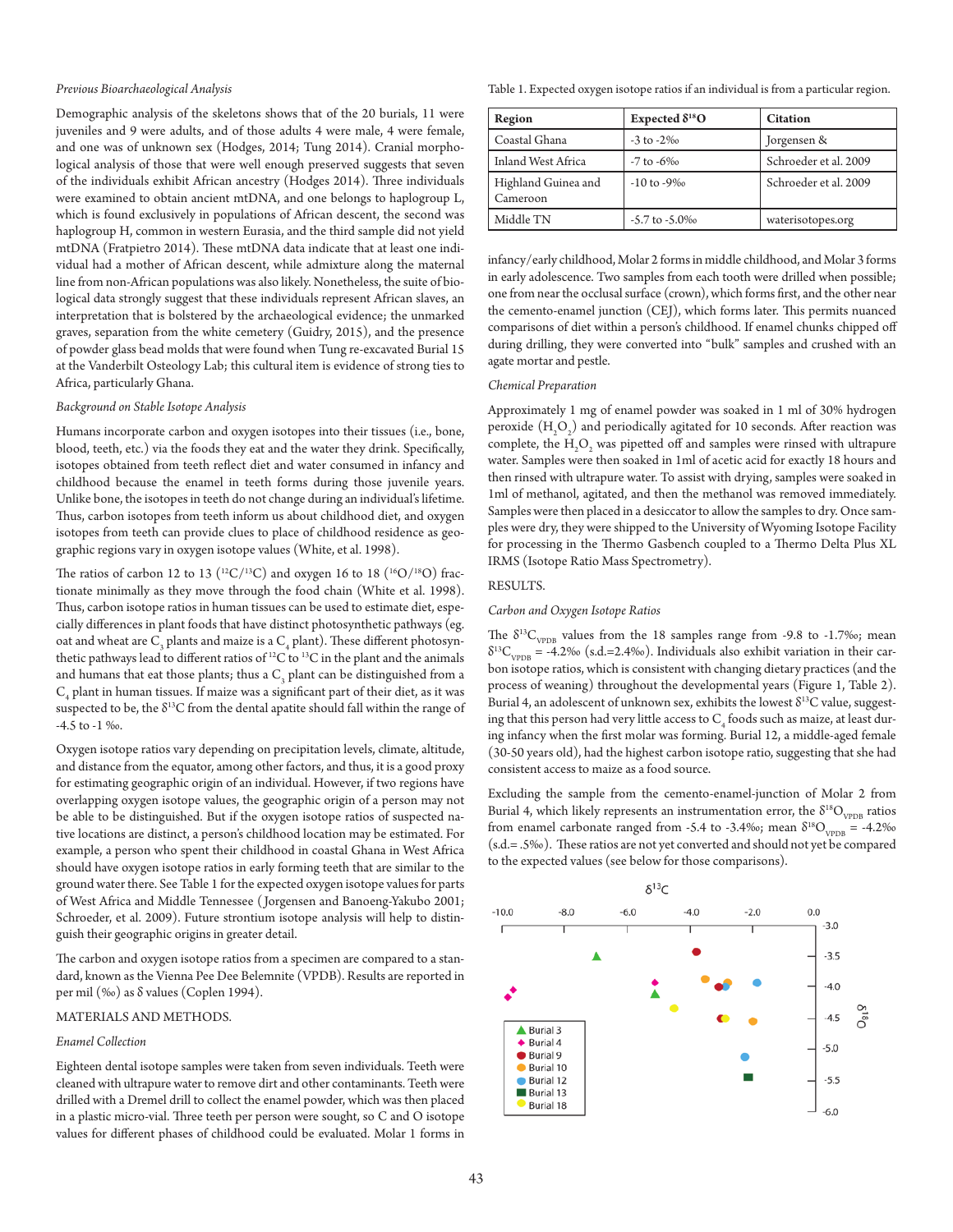Table 2. The burial number, tooth sample, demographic information and carbon and oxygen isotope results.

| <b>Burial</b>  | <b>Tooth</b>    | Quad | <b>Tooth</b><br>section | <b>Sex</b> | Age-at-<br>death | $\delta^{13}C_{_{PDB}}$ | $\delta^{18}O_{_{\rm PDB}}$ |
|----------------|-----------------|------|-------------------------|------------|------------------|-------------------------|-----------------------------|
| 3              | RM1             | Max  | <b>CEJ</b>              | Ş          | $20 - 35$        | $-6.9$                  | $-3.5$                      |
| 3              | RM2             | Max  | <b>CEJ</b>              | Ş          | 20-35            | $-5.2$                  | $-4.1$                      |
| $\overline{4}$ | RM1             | Mand | Occ.                    | Ş          | $11-15$          | $-9.8$                  | $-4.0$                      |
| $\overline{4}$ | RM1             | Mand | <b>CEJ</b>              | Ş          | $11-15$          | $-9.5$                  | $-3.9$                      |
| $\overline{4}$ | RM <sub>2</sub> | Mand | Occ.                    | Ş          | $11-15$          | $-5.2$                  | $-3.9$                      |
| $\overline{4}$ | RM <sub>2</sub> | Mand | <b>CEI</b>              | Ş          | $11-15$          | $-6.7$                  | $-13.0*$                    |
| 9              | RM1             | Mand | <b>CEJ</b>              | F?         | 20-35            | $-3.7$                  | $-3.4$                      |
| 9              | LP3             | Mand | <b>CEI</b>              | F?         | $20 - 35$        | $-3.1$                  | $-4.0$                      |
| 9              | LM3             | Mand | bulk                    | F?         | 20-35            | $-3.0$                  | $-4.5$                      |
| 10             | RM1             | Mand | <b>CEJ</b>              | F          | $20 - 35$        | $-3.5$                  | $-3.8$                      |
| 10             | RM <sub>2</sub> | Mand | <b>CEJ</b>              | F          | 20-35            | $-2.9$                  | $-3.9$                      |
| 10             | LM3             | Mand | <b>CEJ</b>              | F          | $20 - 35$        | $-1.9$                  | $-4.5$                      |
| 12             | RM1             | Max  | Occ.                    | F?         | $35 - 50$        | $-2.2$                  | $-5.1$                      |
| 12             | RM <sub>2</sub> | Max  | <b>CEJ</b>              | F?         | $35 - 50$        | $-1.7$                  | $-3.9$                      |
| 12             | RM <sub>3</sub> | Max  | <b>CEJ</b>              | F?         | $35 - 50$        | $-3.0$                  | $-4.0$                      |
| 13             | LM3             | Max  | <b>CEJ</b>              | $M$ ?      | $15-25$          | $-2.1$                  | $-5.4$                      |
| 18             | LM1             | Max  | Occ.                    | F          | $20 - 35$        | $-4.6$                  | $-4.3$                      |
| 18             | LM3             | Max  | <b>CEJ</b>              | F          | $20 - 35$        | $-2.8$                  | $-4.5$                      |

Occ. = enamel sample from near the occlusal portion of tooth.

CEJ = enamel sample from near the cemento-enamel-junction of tooth.

\* = error in sample, possibly instrumentation error.

# DISCUSSION

The carbon isotope ratios show that maize was a significant part of childhood diet for the captive slave population at Grassmere Plantation, though there were dietary contributions from other  $C_{\text{3}}$  foods, likely oats and wheat. One exception is the adolescent known as Burial 4 (molar 1  $\delta^{13}$ C = -9.8 and -9.5‰): these are much lower than other burials. Because enamel in Molar 1 is forming in early infancy, and infants of this era were commonly breastfed, the values also reflect the mother's diet. In short, this individual's mother apparently consumed a diet distinct from the other slaves at the plantation (ie, the mother, and her breastfeeding infant, had little to no maize in their diets). An examination of the carbon isotope ratios from different teeth or parts of teeth indicate that diet may have changed throughout the childhood years. Specifically, slightly more maize and other carbon-enriched foods were consumed as an individual aged. Although marine resources can also lead to higher carbon isotope values (Schwarcz and Schoeninger 1991), it is highly unlikely that seafood was a significant part of the childhood diet among slaves in Middle Tennessee.

The oxygen isotope ratios are presented in PDB, but to compare them more directly to the drinking water values expected for parts of West Africa and Middle Tennessee, they were converted to another standard known as Vienna Standard Mean Ocean Water (VSMOW), using the formula below (Coplen, et al. 1983):

$$
\delta^{18}
$$
O VSMOW<sub>cab</sub> = (1.03091 x  $\delta^{18}$ O VPDB<sub>cab</sub>) + 30.91

Those VSMOW values were then ultimately converted to drinking water values (Iacumin, et al. 1996; Luz, et al. 1984). Specifically, the δ18O VSMOW, which came from the carbonates (carb) in the hydroxyapatite of the teeth, was converted to VSMOW for phosphates (phos)

$$
\delta^{18} \text{O VSMOW}_{\text{phos}} = (0.98 \text{ x } \delta^{18} \text{O VSMOW}_{\text{carb}}) - 8.5
$$

Those values were then converted to make them comparable to drinking water (dw)

$$
\delta^{18}O VSMOW_{\text{dw}} = (VSMOW_{\text{carb}} - \delta^{18}O 22.7) / 0.78
$$

These conversions result in a range of oxygen isotope values of -8.2‰ to -5.5‰, which overlap with Middle Tennessee, Virginia, and parts of inland Africa (as well as more northern regions in the United States). It does not, however, overlap with highland Guinea, highland Cameroon, or coastal Ghana (Table 1), suggesting that none of the Grassmere Plantation slaves were from those regions. Instead, the preliminary data suggest that at least two individuals were native to Middle Tennessee (or other southern states with similar  $\delta^{18}O$  values of drinking water (Bowen, et al. 2007), as their oxygen isotope values fall within the range expected for the region (waterisotopes.org). However, the majority of the sample exhibit values that do not match those expected for Middle Tennessee, where the slaves were buried. It is possible that local water sources were indeed used, but the water was boiled, leading to non-local values. It is also possible that the streams and groundwater in the immediate vicinity of the Grassmere Plantation is distinct from the larger river systems in Middle Tennessee. Future research will establish the oxygen isotope ratios of the groundwater and stream on the actual property of the Nashville Zoo (the former Grassmere Plantation).



Although Burial 13 exhibits oxygen isotope values that do not match that expected for Middle Tennesse, he may have suffered from a disease that altered his oxygen isotope ratio. Previous skeletal analysis of Burial 13, a male between the ages of 15-25 years old, reveals that he suffered from a slipped capital femoral epiphysis and possible gout (S. Hodges, Personal Communication 2014), conditions that could have resulted from the genetic disorder, sickle cell disease (SCD), which is relatively common among populations of West African descent. Burial 13 has the lowest  $\delta^{18}O$  in the sample, which may further suggest that he suffered from SCD; mice with SCD have significantly lower  $\delta^{18}O$ relative to healthy mice (Reitsema and Crews 2011). However, there are other possible factors that could lower enamel  $\delta^{18}O$  values (i.e., drinking from a different water source, boiling water, smoking, tuberculosis), so the interpretation of SCD in this person must be further tested with additional enamel and bone samples.

Stable isotope data from a captive slave population at the Newton Plantation in Barbados was compared to the Grassmere Plantation to evaluate differences, if any, in forced migration patterns among slaves in two New World regions. The Newton Plantation in Barbados dates to between the late seventeenth century and early nineteenth century (Schroeder, et al. 2009), so it overlaps with the Grassmere Plantation burials. (These comparisons in the oxygen isotope values are kept in the original VPDB standard, because that is how the authors of the Barbados study presented their results.) The  $\delta^{18}O$  from the Grassmere slave population is more homogeneous than the Barbados population, suggesting that the Grassmere captive slaves were from the same area or regions (potentially southeastern states with similar  $\delta^{18}O$  values of drinking water (Bowen, et al. 2007), not from diverse regions (i.e., southeastern and southwestern states, or northern and southern states). For example, the teeth that correspond to